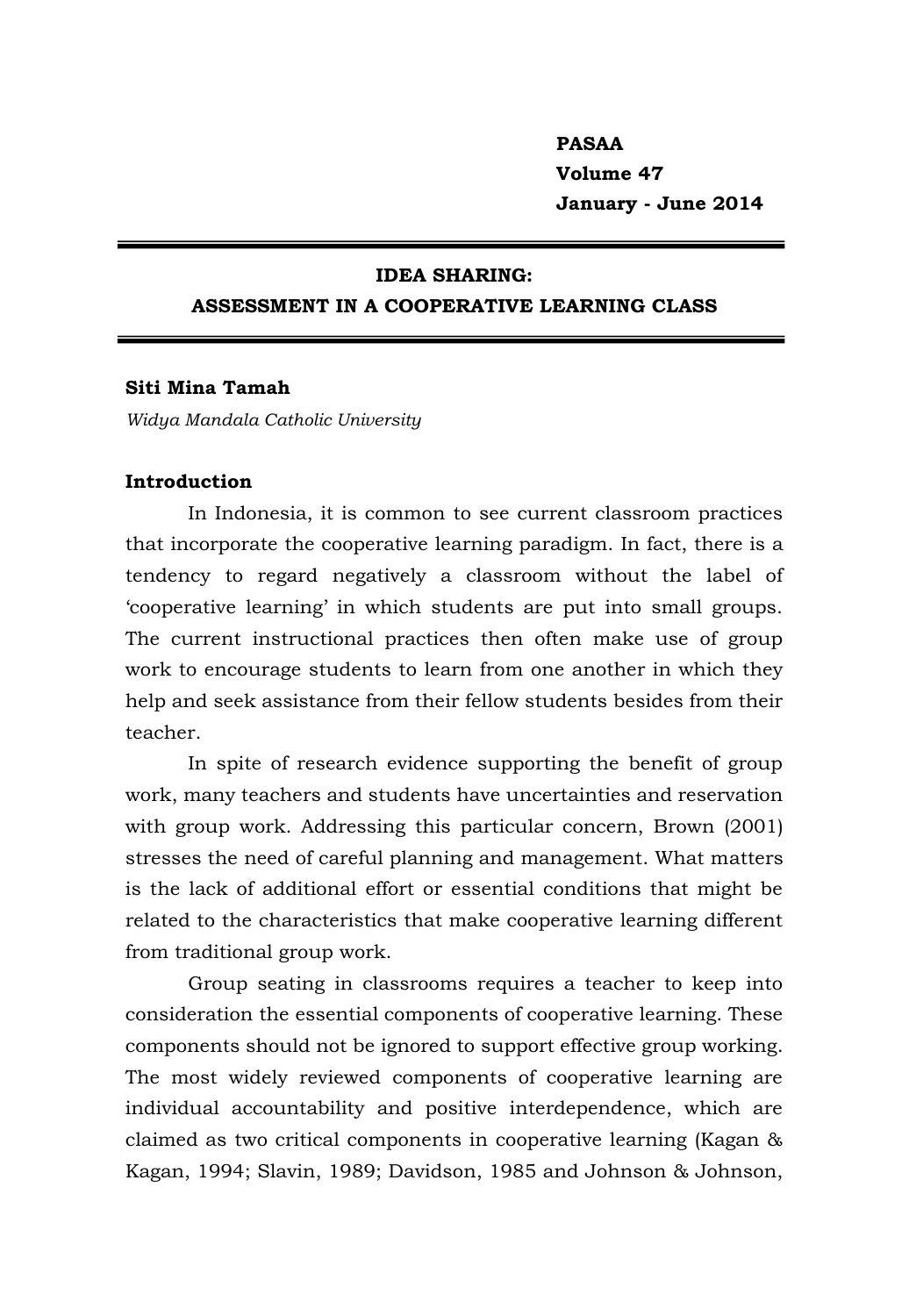1989, as cited in Tinzmann et al, 1990; Totten et al., 1991 who refer to Newmann & Thomson, 1987).

Kagan and Kagan (1994) point out that Individual Accountability is making each student in the group accountable for his or her own learning. The responsibility is on each student's shoulder. This individual accountability should be enforced to lessen the tendency of some students to 'hitchhike'. Claimed by Kagan and Kagan (1994) as "the most basic principle in cooperative learning", positive interdependence is created whenever an achievement of one group member means an achievement of another while a failure of one group member means a failure of another. The students realize that they are positively interdependent with one another in the learning group where everyone in the group sinks or swims together (Kagan & Kagan, 1994).

How are individual accountability and positive interdependence incorporated in classroom practices? Implicitly, the issue of assessment which is cooperative learning oriented needs discussing. This issue is, argued by Jacobs and Goh (2007, p. 34), 'one of the more controversial areas'. This controversy issue might then be the reason why cooperative learning oriented assessment is scarcely incorporated in a curriculum.

When students work together in a group, should only one score be considered for each group member – thus "Is a group score obligatory?" To this issue, high achievers commonly argue against it as the group score might decrease their 'original score' whereas low achievers ordinarily argue for it as they like the 'fortune' they will get from having (a) high-achiever(s) in the group. When the group score is obtained, there is still another consideration to take when it is time to give students grades or scores for their individual academic achievement report. Slavin (1994) suggests grading students based on the students' individual score, not the group scores which depend on the members' improvement points. Implicitly the group score is there in the teacher's hand but it then seems to be thrown away for the final assessment.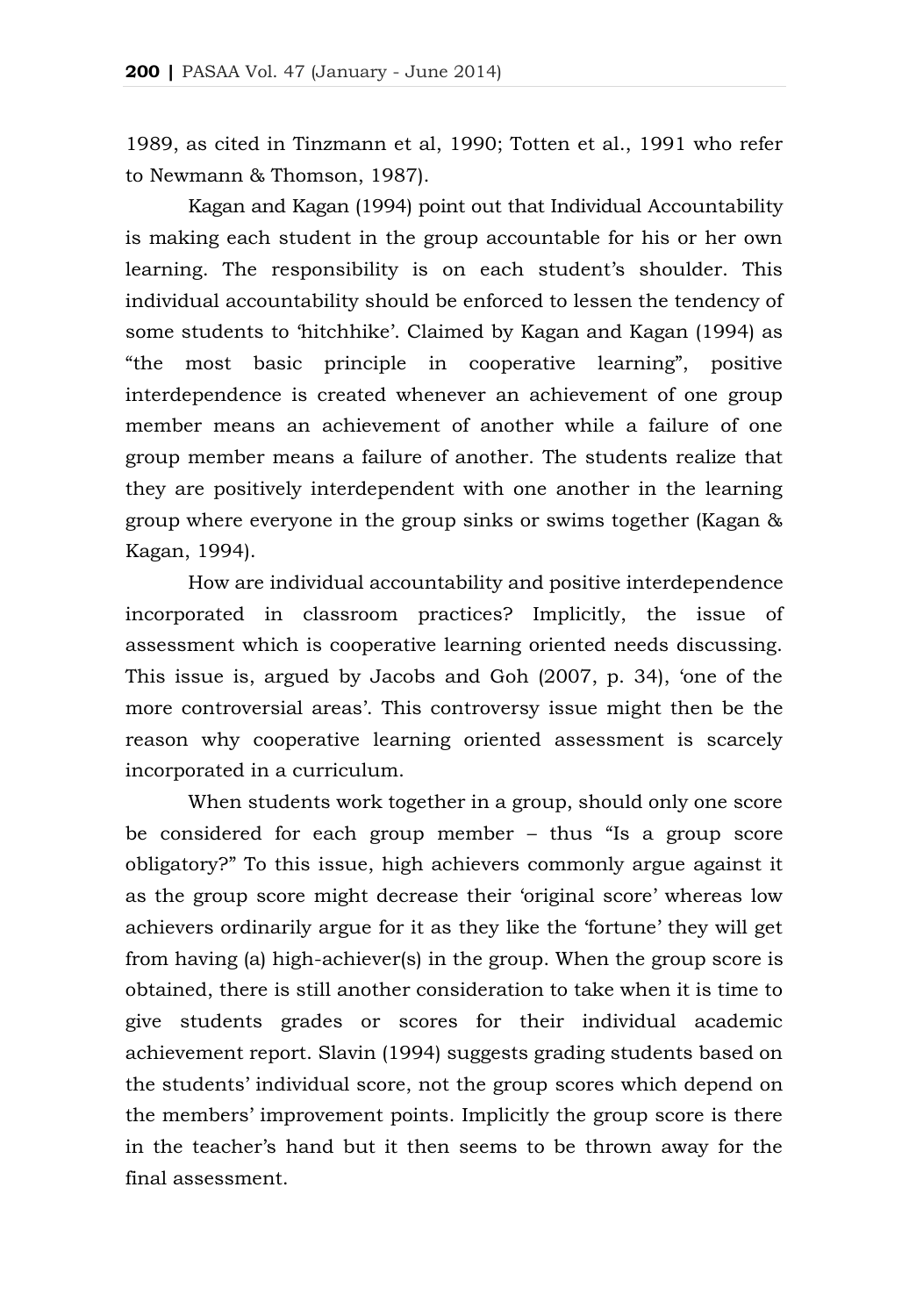With the trend to incorporate cooperative learning in the classroom practices, another mode of assessing students is required. In other words, how can a teacher enforce Individual Accountability and Positive Interdependence in assessing his or her students? This paper is intended to provide a model of assessing students who are accustomed to having a non-cooperative learning class. It is in fact my attempt to share my classroom practice, especially what I have done to reduce the lock-step instruction by incorporating cooperative learning thus enforcing the cooperative learning oriented assessment and more specifically imposing the two essential components of cooperative learning.

#### **Assessment**

Assessment is an activity that yields comprehensive information that is used to analyse, discuss, and judge a student's performance of valued abilities and skills (Huba & Freed, 2000). In this paper, assessment is similarly meant to be an activity to get information on students who are involved in cooperative learning class to judge their performance in fulfilling positive interdependence and individual accountability.

Assessment is naturally a necessity to see the result of an instruction. Assessing students is inseparable from teaching. It is 'an integral part of teaching' (Huba & Freed, 2000, p.8). In a reading instruction for instance, teachers need to see the reading ability of their students after joining the class. Horwitz (2008, p. 188) points out that it is in fact impossible to really 'see' a student's language ability. What can be done is just to estimate it. There is no way to see the 'true' ability. Though this indicates pessimism, it does not mean assessment is to be ignored. Brown (2004, p.4) even puts it more obviously that "A good teacher never ceases to assess students whether those assessments are incidental or intended." This section is then presented to talk about assessment which is cooperative learning oriented.

Lie (2002) points out two ways to obtain group score. The first is to take the lowest score of the student in the group. The second is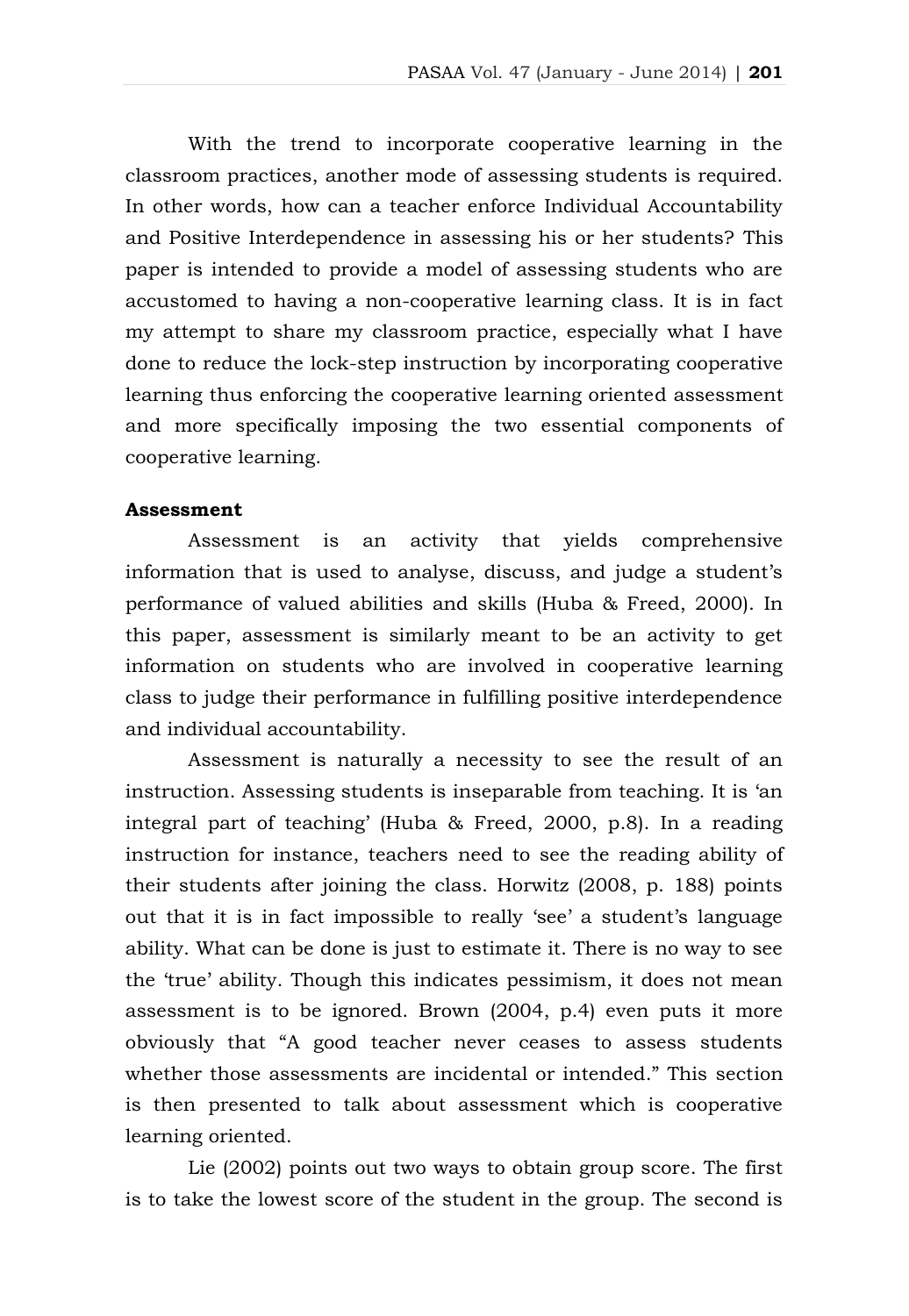to average the group members' scores. Lie further puts forward the strength and the weakness of both ways. They can encourage cooperation among the group members. They can also cause negative feeling as high-achieving students will feel disadvantaged meanwhile the low-achieving students will feel guilty. With regard to this sort of grading, Kagan (1995) as cited in O'Malley and Pierce (1996, p. 29) argues, "Group grades can undermine motivation because they do not reward individual work … ."

Jacobs and Goh (2007) suggest some alternatives. Group efforts should be graded. This first alternative indicates considering group scores. Everyone in the group receives the same grade or that grade is affected by the grades of the group mates. Some variations of group grades mentioned by Jacobs and Goh (2007) include: (1) grade averaging, (2) individual grade combined with group average – or 'dual grading of academic performance' (Jacobs, Lie & Ball, 1996, p. 105), and (3) bonus points. The second alternative is criterion-referenced grading. This is the opposite of group grades. The score that each student receives does not affect their group mates'. The last is peer assessment. This peer assessment is used in addition to NOT instead of teacher assessment. Underhill (1987) as cited in O'Malley and Pierce (1996) put forwards that peer assessment is an authentic assessment approach because the effectiveness of communication is rated by one another.

#### **Cooperative Learning**

As Coelho (1992) asserts, cooperative learning is an approach to education that is based on the philosophy that education should be learner-centered and learner-directed; that learners can be teachers; and that teachers are guides and facilitators rather than the source of all knowledge and direction. Olsen (1984) as cited in Kessler (1992) claims that cooperative learning offers ways to organize group work to enhance learning and increase academic achievement. It is structured and organized in such a way so that each learner interacts with others. Similarly defined, cooperative learning is a learning approach which emphasizes the use of small groups of students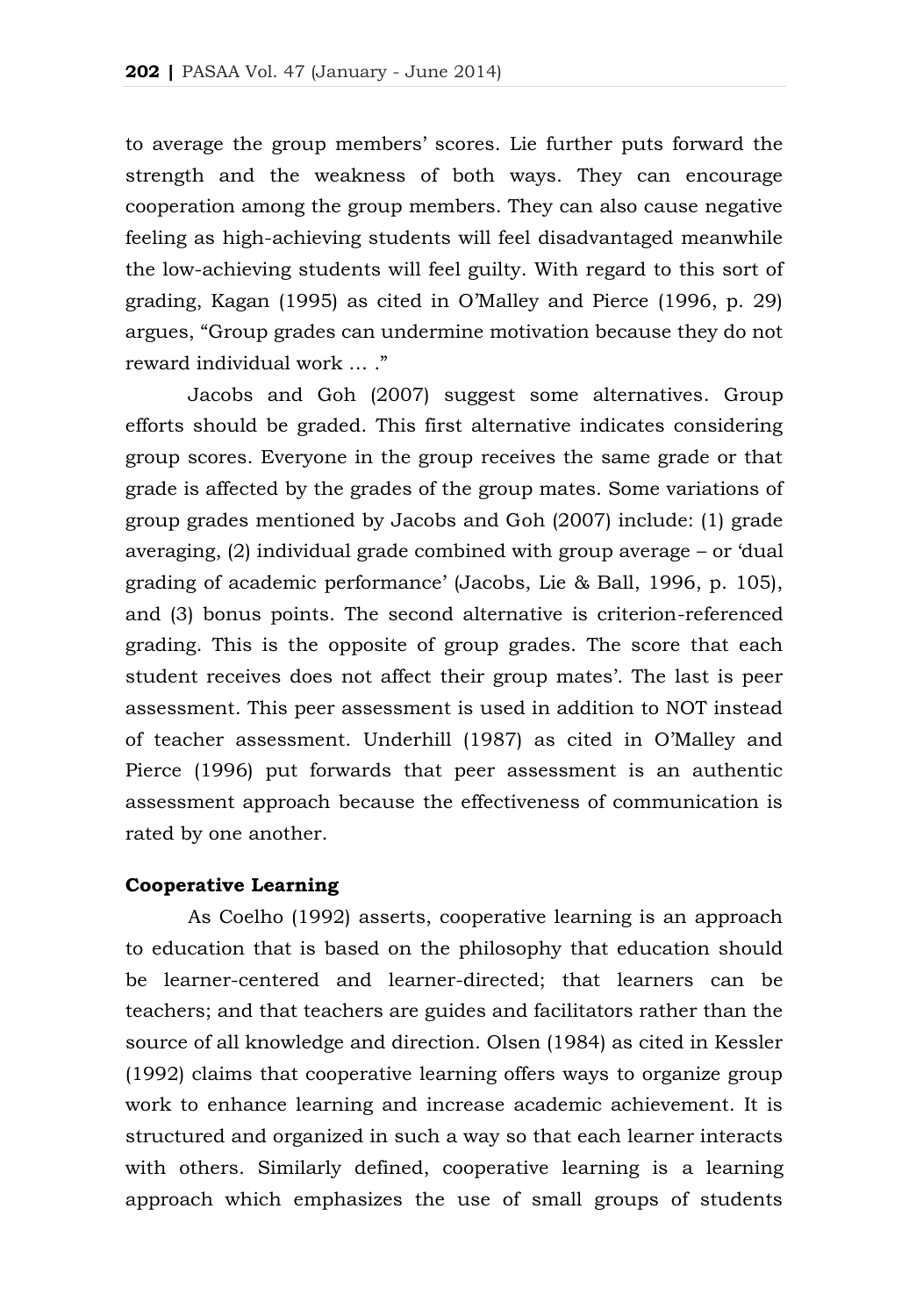working together so that learning condition is maximized (Nurhadi 2004).

Referring to Slavin (1990), Jacobs, Lee and Ball (1996) as cited in Tamah (2007) put forward that in a cooperative learning class, students are required to work together to learn and to be responsible for their fellow students' learning as well as their own. This particular nature of cooperation necessitates a new learning paradigm. The students have the right to ask for assistance from the other group members. Moreover, they have the duty to assist the other group members who ask for help (Cohen et al., 1994).

Constantly mentioned in cooperative learning literature is the five essential components of cooperative learning. They should be cautiously considered, so that the expected result (i.e. well-structured cooperative learning lesson) is obtained. Those five essential components are (1) face-to-face interaction, (2) interpersonal and small-group skills, (3) group processing, (4) individual accountability, and (5) positive interdependence. The last two components, i.e. individual accountability and positive interdependence, are the most widely reviewed. As these two components are strongly related to this paper, they will be elaborated while the other three components are not.

Individual accountability is, as asserted by Kagan and Kagan (1994), making each member who is involved in group work accountable for his or her own learning. This individual accountability should be imposed to minimize the tendency for some students to 'hitchhike' for it is not uncommon to have some students who work together in the group but who do not give their utmost contribution in group work. The idea of working together in small groups should not lead students to lose sights of another student's responsibility for his or her own learning. The lack of individual accountability results in the widespread situation which some group members do the bulk of the group task thus group task is not distributed evenly among group members, others contribute little and understand little or nothing about the task, everyone gets the same grade, and group members dislike one another (Felder & Brent,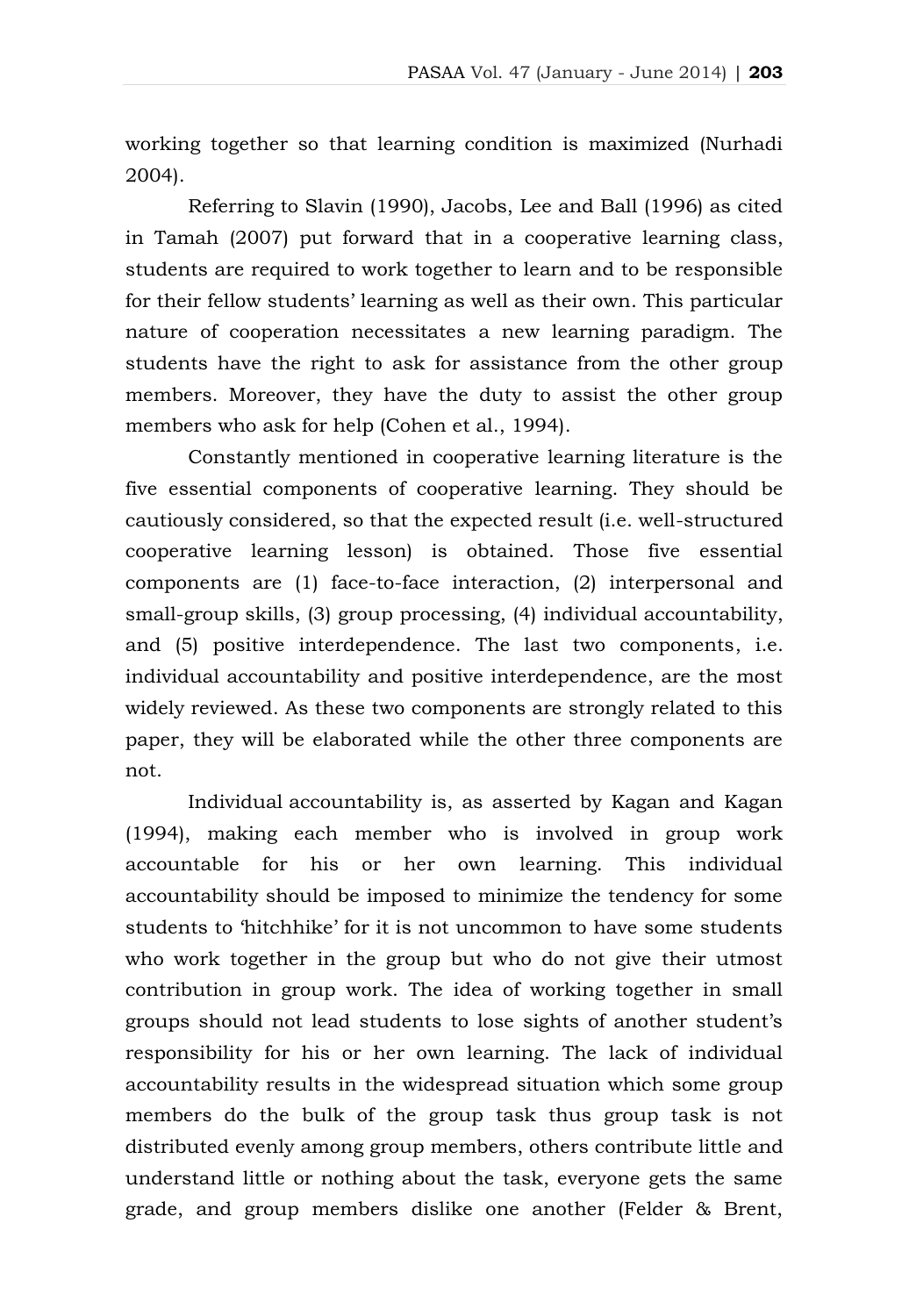2007). In non-cooperative learning literature, the term 'mandatory participation' (Harmer, 2012, p. 151) – where every single student is required to take part in group work – can be paired with the idea of individual accountability.

This individual accountability can be achieved by giving an individual test to each student, by a whole-class discussion or a role play in which students are required to contribute their expertise individually. Each group member can be required to reveal they understand what they have previously learned or discussed in the group (Bejarano, 1994).

Claimed by Kagan and Kagan (1994) as "the most basic principle in cooperative learning", positive interdependence is formed whenever the achievement of one group member is allied to the one of other group members while a failure of one group member means a failure of all other group members. This particular cooperative learning principle being enforced, the students realize that they are positively interdependent from one another in the learning group – that everyone in the group sinks or swims together (Kagan & Kagan, 1994), and that "no one is successful unless everyone is successful" (Male, 1994, p. 270). Briefly, every student must see himself or herself as positively dependent on one another to enable him or her to take a personal responsibility for working to achieve group goals.

# **Cooperative Learning in a Reading Class**

A common assessment to judge students' end performance for a course at a university involves the main constituents of tests, namely, mid-semester test and final-semester test. From these tests, the scoring system is, by and large, 40% mid-semester test score and 60% final-semester test score the one implemented by Widya Mandala Catholic University before 2010 (since 2010 onwards, it becomes 50% mid-semester test score and 50% final-semester test score). Other constituents with regard to the nature of the course are also taken into consideration. In a writing course, for example, the other constituent included is home assignments. In speaking and TEFL courses, individual class presentation and paper submission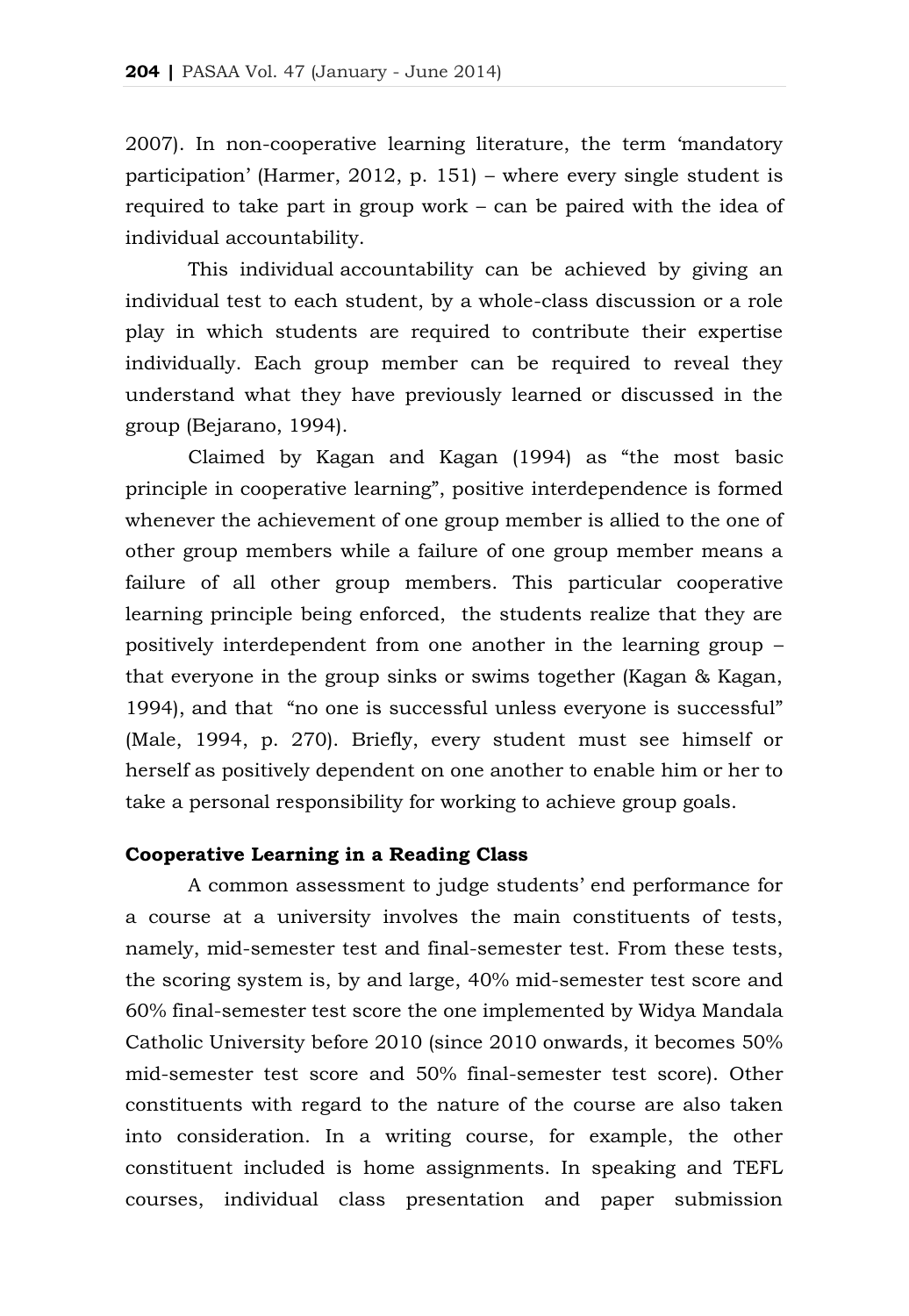respectively are included. In a reading course, the assessment includes mostly the main scores of the mid- and final-semester test and the reading quiz scores obtained as the formative assessment during the semester. Sometimes class participation is also included in the assessment. This is typical in a non-cooperative learning class.

In the class where 21 students of semester 3 were enrolled for Reading II course offered in the odd semester of 2008/2009 academic year at the English Department of a university in Surabaya, Indonesia, I implemented not only whole class teacher-directed or traditional approach but also cooperative learning techniques (in this paper the overall class scenario is depicted, for the details of the implementation, see Tamah, 2013).

The 28-meeting semester course was allocated as follows: one session for introduction (the very first session of the semester), one session for feedback and review (the first session after the two-week mid-term break), one session for feedback and closing (the very last session of the semester), four sessions for models of group work (before the group work sessions), seven sessions for conventional teacher-centered reading class, and 14 sessions for cooperative learning.

The cooperative learning was implemented in five sessions (on sessions 8-12) of the first half of the semester and nine sessions (on sessions 2-7 and 11-13) of the second half of the semester. The students worked in small groups of 4-5 members who were heterogeneously formed with regard to ability levels. The four-student groups were asked to determine their own roles of 'captain', 'secretary', 'time keeper' and 'speaker' in each group. The five-student groups were also asked similarly but one 'new' role was added: 'encourager'.

In the very first session of the semester the students were informed that they would be learning in a teacher-centered mode as well as student-centered mode of instruction. Some sessions were assigned for them to get traditional reading instruction, and some sessions were for them to learn in small groups. With regard to group work, the two essential components of cooperative learning,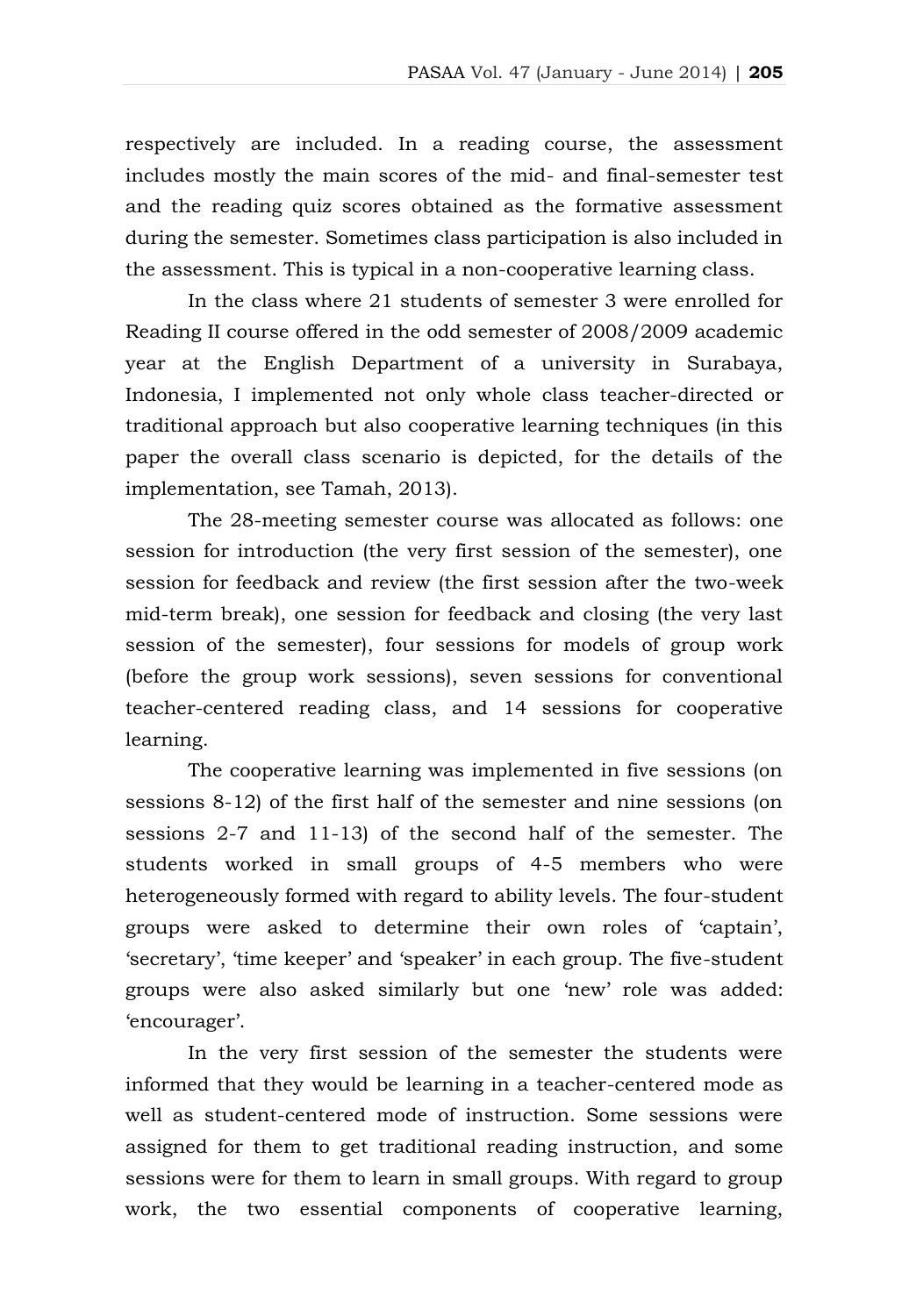individual accountability and positive interdependence, were introduced when the course outline was shared.

Generally, in the sessions where cooperative learning was implemented, I started by activating students' prior knowledge before they discussed the text in their groups. I asked, for example, "What comes to your mind when you hear INDOOR POLLUTION (the passage title)?" They were expected to write what they knew or what they thought they knew about indoor pollution. Besides, they also wrote what they thought they would know after reading the text later. After that a few answers from the students were randomly taken as a sort of feedback for this initial trigger. The lock-step section ended when the students continued working on their own cooperative learning groups.

Initially the students individually read the text twice. The first reading was performed without stopping. The second reading was done to write what they wanted to know or wanted to check later in the group discussion. They wrote the main idea and the implied information they found, and they also noted some factual information they thought was important to keep. They also took notes on questions they would ask and discuss with their friends. They wrote them in their individual worksheet. The students then carried out the group discussion (It was in this particular discussion section that the idea of cooperative learning was highlighted). The students learned from one another – assisting and getting assisted. They then individually completed the task of writing what they had learnt after the group discussion. They went on with the group worksheet completion which was intended to reveal the result of the group discussion. In their group worksheet they also formulated comprehension questions that they thought might appear on a quiz or that were important to keep as a group work report. The group work was terminated when the student assigned as the speaker of the group reported the result of the group discussion.

Throughout the cooperative learning sessions, the students were often reminded of the principles underlying cooperative learning. A typical encouraging reminder was "Well, each of you has your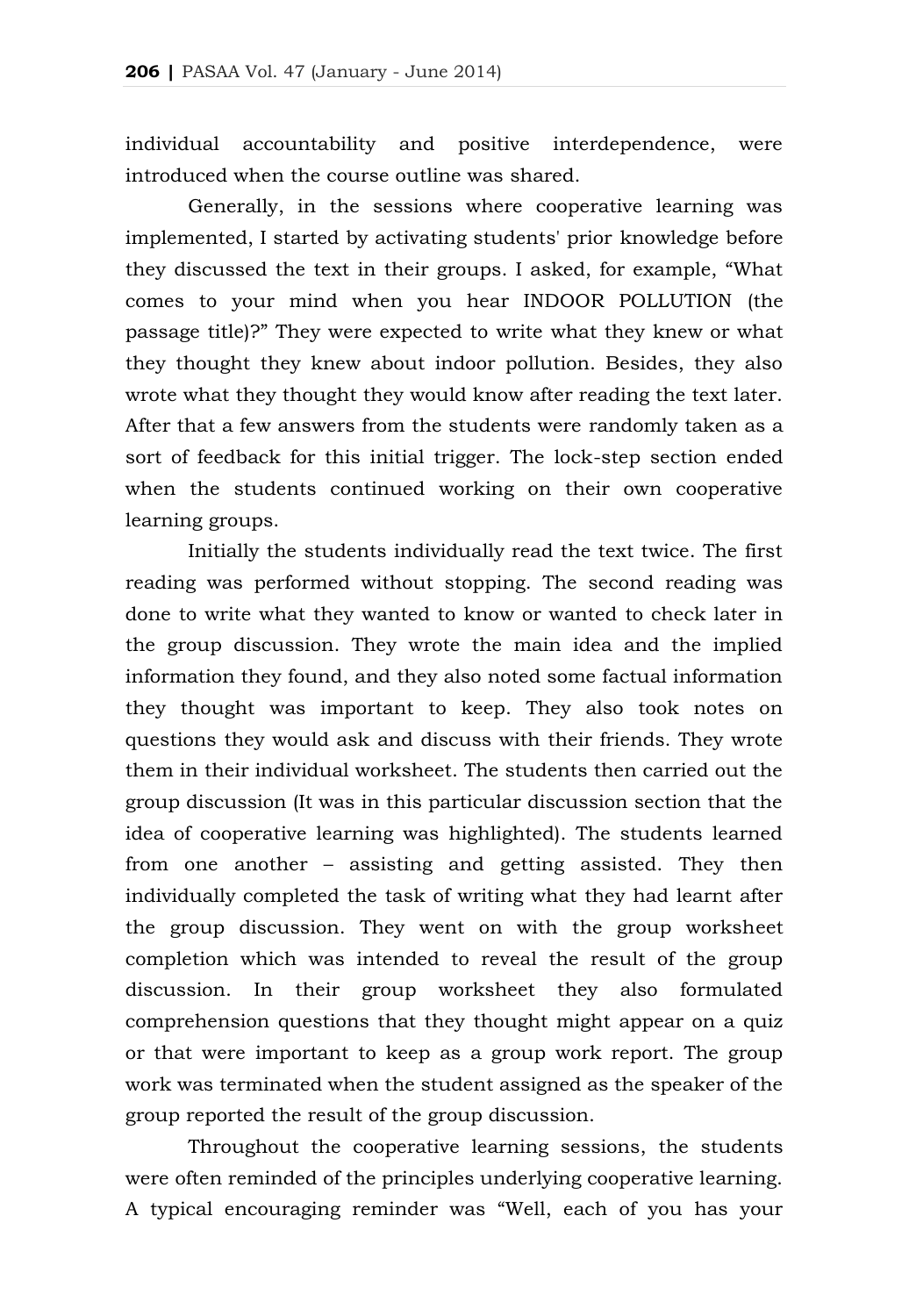contribution in the group work. When you ask questions, it means you help others explain thus indirectly help them learn more." Moreover, the students were reminded of positive interdependence and individual accountability.

Keeping in mind what Cohen et al. (1994) point out about the teacher's role in cooperative learning, I took the facilitator role when students were engaged in group work. I came to groups making sure they did the task and sometimes asked higher-order questions, and extended the group's thinking on the task. I avoided hovering over the groups and giving them detailed directions and extensive information while they were at work. In short I reduced my role as transmitter of information and I provide opportunities for groups to work maximally based on their capability.

# **Individual Accountability and Positive Interdependence Enforced**

In order to enforce individual accountability I made use of individual achievement which was taken from three sorts of assessment. The first was the one of each member's taking a quiz – a ten-minute section allocated after the students worked in their group before the class session ended. The students did the quiz individually. Only certain sessions were used to look into individual achievement which was represented in their individual quiz score. Five out of the 14 sessions for cooperative learning implementation were taken for this purpose – implying that a quiz was administered not in every cooperative learning session.

The second was obtained from the students' individual worksheet they collected after their group work. After they worked in group, each group member completed the last section of the individual worksheet by writing in brief what they had learnt related to the reading text discussed (refer to the detailed explanation presented in [4] above). The third was the one of each student's taking the mid-term and final-term tests. On the whole this assessment was expected to impose the principle utilized in class, i.e. individual accountability.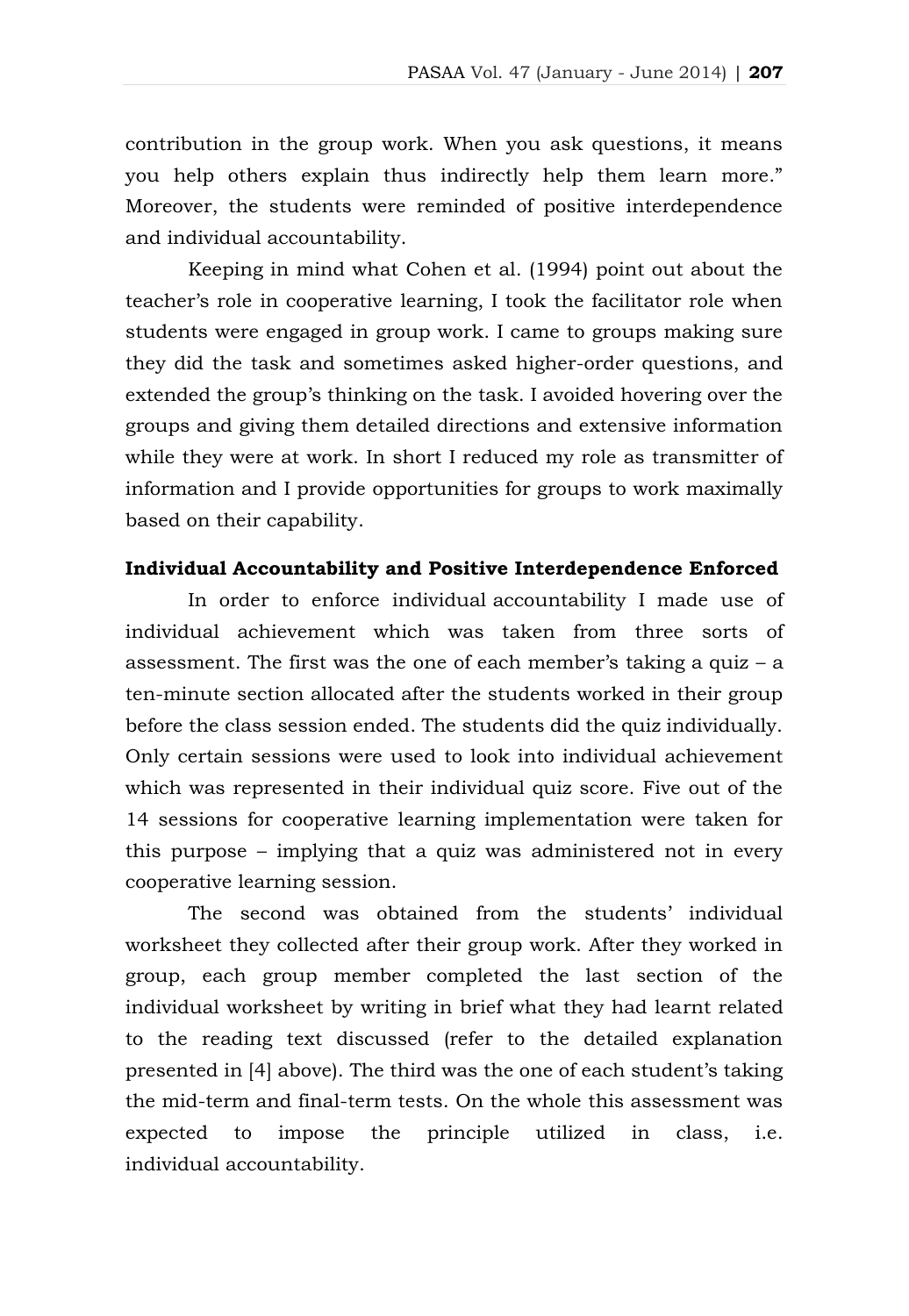In order to put the essential component of positive interdependence into effect, I initially considered group achievement which was represented in their average group score. Termed *group score*, it was the average score of individual quiz scores in the group. Eventually, there was another assessment taken. The group work was assessed for its cooperative learning achievement. Termed *cooperative learning score*, it was the average score of individual quiz score and group score. I also implemented 'special reward'. Each student was given three bonus points toward the cooperative learning score when it was indicated that the group members cooperated well – students helped one another and promoted each other's success by sharing resources and by helping, supporting, and encouraging one another. On the whole this assessment was expected to impose the principle of positive interdependence.

The following is provided to illustrate how individual accountability and positive interdependence are imposed in the assessment of a cooperative learning class. It eventually reveals assessment which is used to make decisions for grading – a component of assessment (Scanlan, n.d.). The FS (final score) exemplified, as it is from a reading instruction, indicates the *estimated* score of a student reading ability (I use the term *estimated* to follow Horwitz (2008)).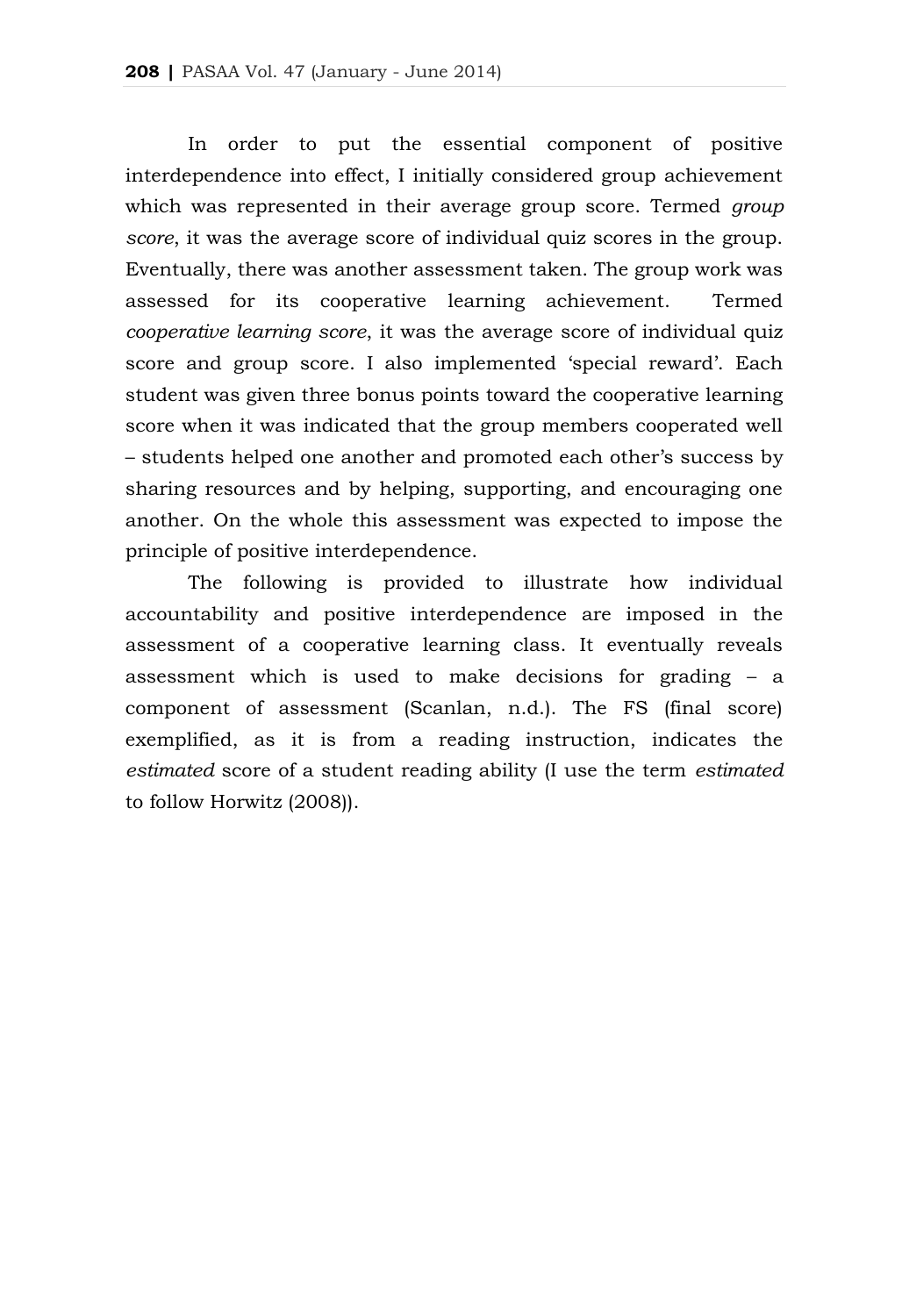You will be assessed by considering your individual achievement and also your group achievement. Your individual achievement is judged from the results of your individual quiz, and your individual worksheet completed after you work in your group, and your individual mid- and final-semester tests.

Your group achievement is judged from the individual achievement of each member.

Your final achievement is represented by both the individual and group achievements.

| Name | Scored GW1 |     | Scored GW 2 |     | CL Sc.  | <b>UTS</b> | <b>MSS</b> | UAS Sc. | FS   |
|------|------------|-----|-------------|-----|---------|------------|------------|---------|------|
|      | Ind.       | Gr. | Ind.        | Gr. |         | Sc.        |            |         |      |
|      | Sc.        | Sc. | Sc.         | Sc. |         |            |            |         |      |
| AA   | 70         | 65  | 75          | 78  | 72      | 70         | 71         | 80      | 76   |
|      |            |     |             |     | $[(70+$ |            | $[(72 +$   |         | $B+$ |
|      |            |     |             |     | $65+$   |            | 70)        |         |      |
|      |            |     |             |     | $75+$   |            | :2]        |         |      |
|      |            |     |             |     | 78):4]  |            |            |         |      |
| BB   | 60         | 65  | 80          | 78  |         | 70         |            | 75      |      |
| CC   | 60         | 65  | 75          | 78  |         | 60         |            | 65      |      |
| DD   | 70         | 65  | 80          | 78  |         | 80         |            | 80      |      |

A) Examine the following table showing how a 4-student group is assessed. *Scored GW: Scored group work* indicates that not every group work is scored. *Ind. Sc.: Individual score* is taken from your individual quiz result and your completed task in individual worksheet.

*Gr. Sc.: Group score* is taken from the average score of individual scores in the group.

*CL sc.: Cooperative learning score* is the average score of individual score and group score.

*UTS* = mid semester test.

MSS = mid semester score (average score of Cooperative learning score and *UTS* score).

*UAS* = final semester test.

FS = final score (taken from 40% MSS + 60 % *UAS* score)

Special reward: Each student will be given 3 bonus points toward the cooperative learning score if it is indicated from the teacher's observation that the group members cooperate well – students help one another, promote each other's success by sharing resources and helping, supporting,

encouraging and applauding each other's success.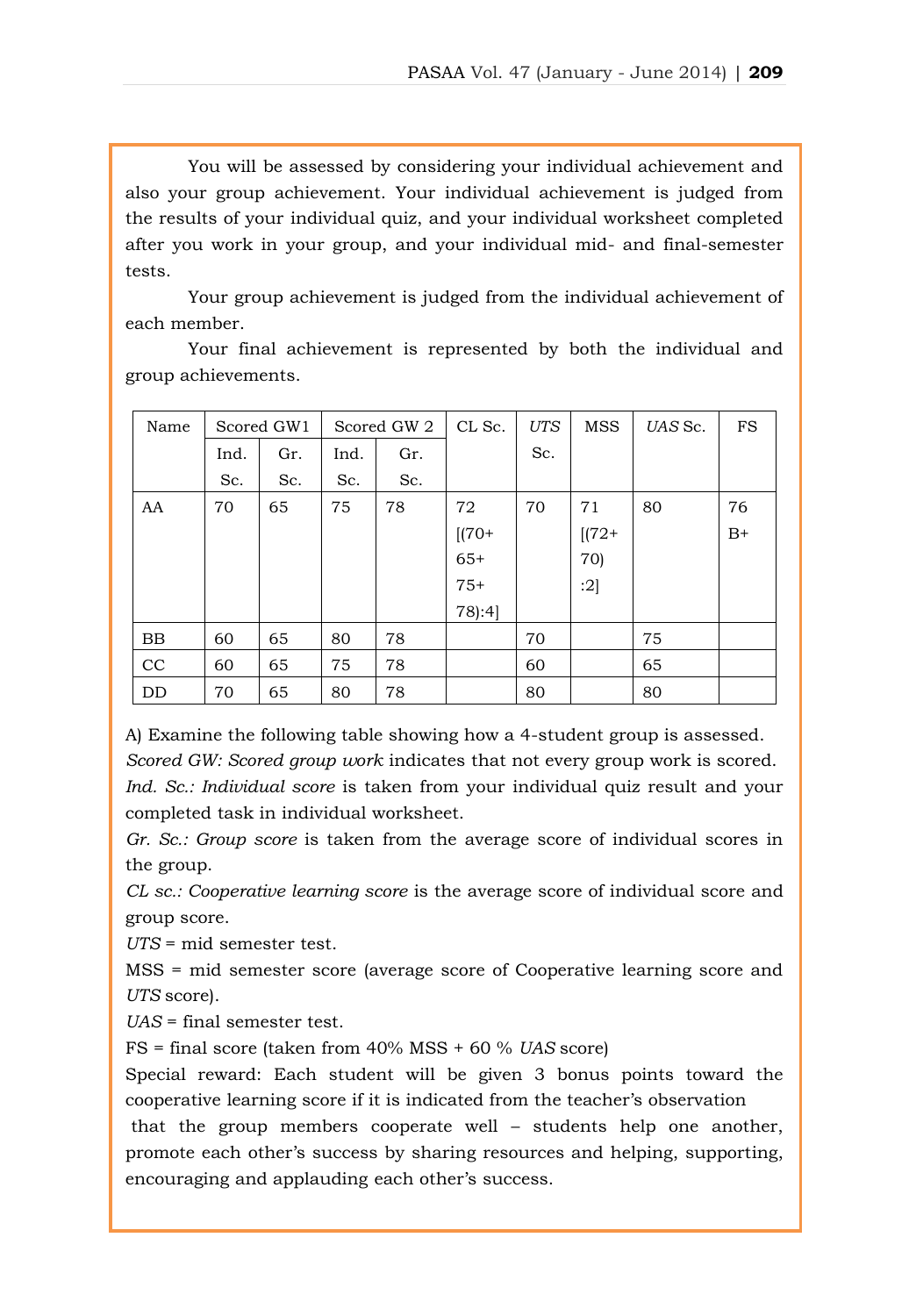B) What happens if student AA is absent when the group work is scored?\*

When you are absent on the dates when group work is scored (meeting 10 of the first half of the semester and meetings 4-7 of the second half of the semester), you miss the cooperative learning score. That will automatically affect your MSS and FS.

| Name | Scored GW |     | Scored GW |     | CL       | UTS | <b>MSS</b>  | UAS | <b>FS</b> |
|------|-----------|-----|-----------|-----|----------|-----|-------------|-----|-----------|
|      |           |     | 2         |     | SC.      | SC. |             | SC. |           |
|      | Ind.      | Gr. | Ind.      | Gr. |          |     |             |     |           |
|      | Sc.       | Sc. | Sc.       | Sc. |          |     |             |     |           |
| AA   | 70        | 65  |           |     | 45       | 70  | 58          | 80  | 71        |
|      |           |     |           |     | $[(70 +$ |     | $[(45+70)]$ |     | B         |
|      |           |     |           |     | 65:3     |     | :2]         |     |           |
| BB   | 60        | 65  | 80        | 78  |          | 70  |             | 75  |           |
| CC   | 60        | 65  | 75        | 78  |          | 60  |             | 65  |           |
| DD   | 70        | 65  | 80        | 78  |          | 80  |             | 80  |           |

 \* This part is revealed to discourage a group member to easily skip classes when their group work is scored.

The above scheme is adapted from the course outline I provided to the students in a Reading class where a research on cooperative learning was conducted (refer to Tamah, 2011). As implied in the scheme, the students' individual score of *UAS* (final semester test) takes greater percentage. The upset of high-achievers is then minimised and the 'hitch-hiking' of low-achievers is too.

The scheme was explained to them on the very first meeting of the course. This implies, and as previously indicated, individual accountability and positive interdependence were introduced to the students as early as the beginning of the semester. They were more essentially enforced on the cooperative learning sessions. The first enforcement was revealed on session 11 – the one following the cooperative learning session when a quiz was administered for the first time in the first half of the semester. The result of the initial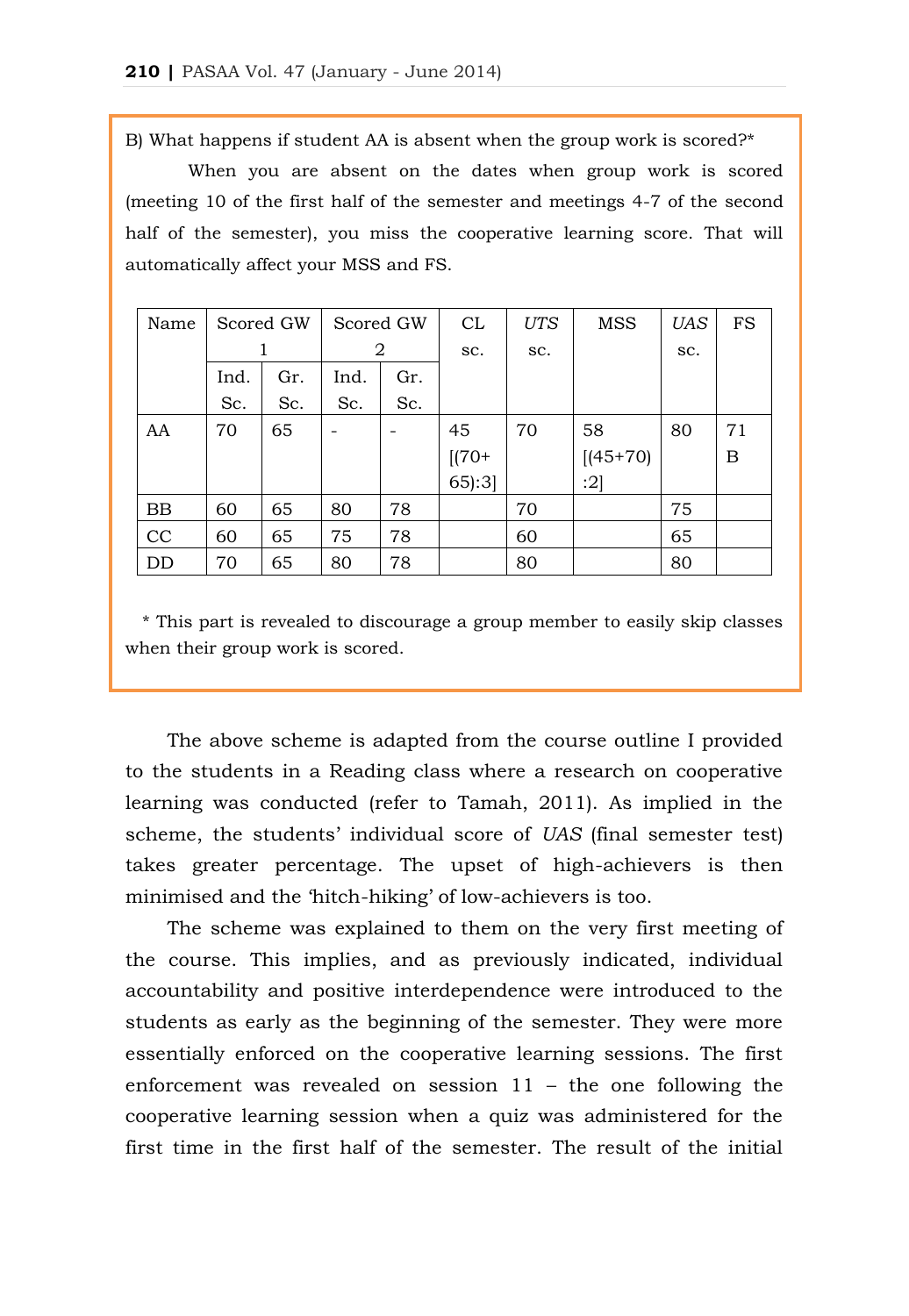assessment was revealed to the students as early as possible so that they realized the two essential components were really emphasized.

# **Conclusion**

Cautious preparation is required when a teacher seats students in cooperative learning groups. He/she needs to keep into consideration the essential components of cooperative learning to support effective group working. This paper has revealed how the two critical components in cooperative learning are imposed in the assessment of a cooperative learning class. As this paper is an exemplification, teachers are encouraged to adapt it to their own classroom. They can, for instance, consider the alternative of peer assessment.

Having reviewed the underlying theory of assessment and cooperative learning, the paper goes on with the discussion on its essential components: individual accountability and positive interdependence. The paper then comes to its main focus by illustrating the two essential components which are imposed in a reading class. The main focus of this paper is actually the result of my attempt to enforce the cooperative learning oriented assessment – more particularly to make the students put maximum endeavor in their own learning as well as their peer learning. Although this paper has exemplified what I did some years ago, I still apply the concept until now as it has proved to be useful. In fact, I am now conducting research to strengthen further implementation of the essential components in cooperative learning.

# **Acknowledgements**

I am really grateful to the reviewers whose constructive feedback has made my manuscript become better.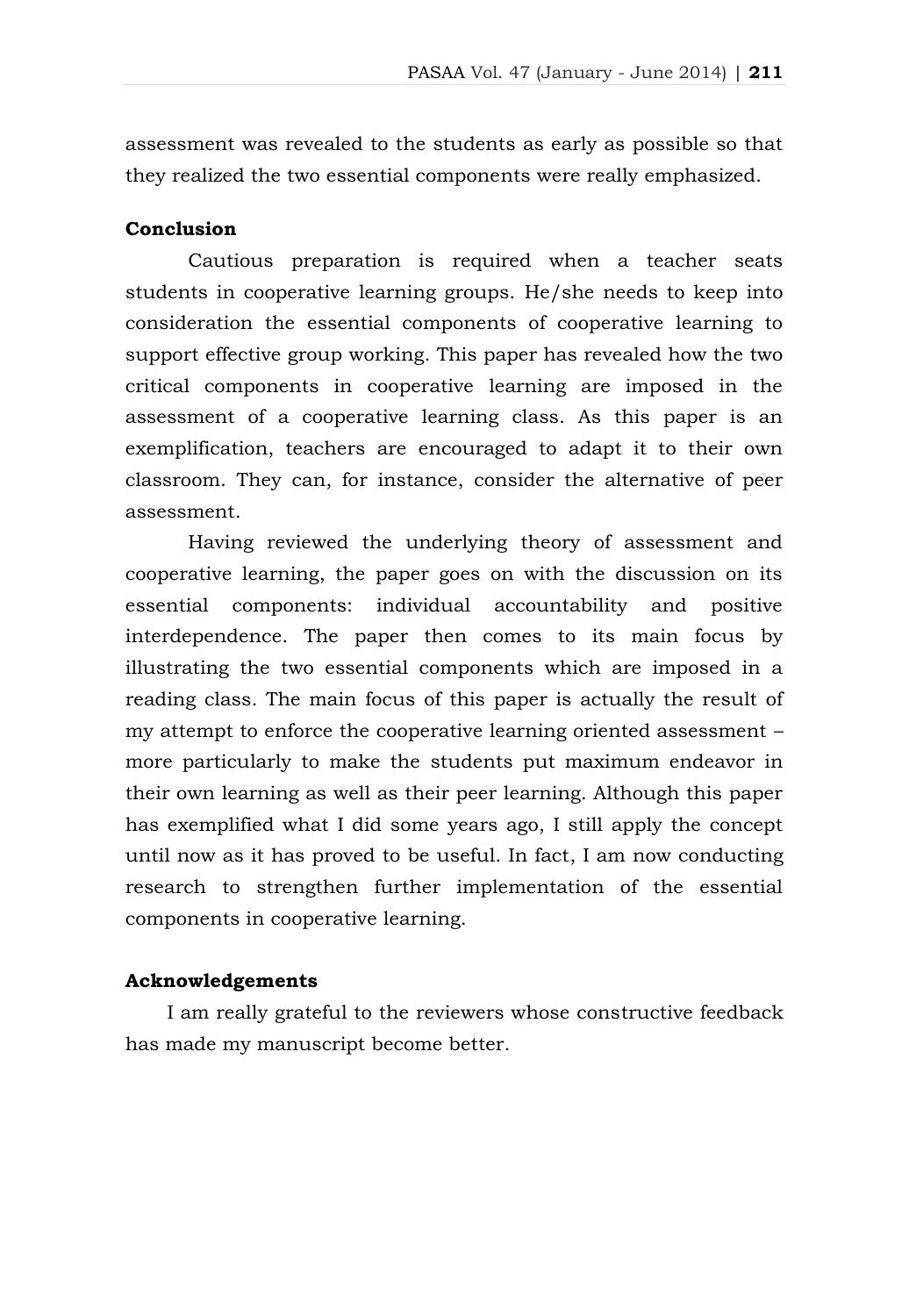#### **The Author**

**Siti Mina Tamah** is a full-timer at the Teacher Training Faculty of Widya Mandala Catholic University, Surabaya, Indonesia. She has been involved in teaching at the Master's Program in TEFL at Widya Mandala University. Her research areas are teacher training and teaching methodology. One of her current research interests includes Cooperative Learning issues.

#### **References**

- Bejarano, Y. (1994). An integrated group work model for the second language classroom. In S. Sharan (Ed.) *Handbook of cooperative learning methods* (pp.193-212). Westport: Greenwood Press.
- Brown, D. H. (2004). *Language assessment: Principles and classroom practices*. New York: Longman.
- Cohen, E. G. (1994). Restructuring the classroom: Conditions for productive small groups. *Review of Educational Research, 64*(1), 1-35.
- Cohen, E. G., Lotan, R. A., Whitcomb, J. A., Balderrama, M. V., Cossey R., & Swanson. P. E. (1994). Complex instruction: Higher-order thinking in heterogeneous classrooms. In S. Sharan (Ed.) *Handbook of cooperative learning methods* (pp.82- 96). Westport: Greenwood Press.
- Felder, R. M. & Brent, R. (2007). Cooperative learning. In P.A. Mabrouk (Ed.) *Active learning: Models from the analytical sciences* (pp.34–53). Washington, DC: American Chemical Society.
- Harmer, J. (2012). *Essential teacher knowledge: Core concepts in English language teaching.* Essex CM20 2JE: Pearson Education Limited.
- [Horwitz,](http://www.google.co.id/search?hl=id&tbo=p&tbm=bks&q=inauthor:%22Elaine+Kolker+Horwitz%22&source=gbs_metadata_r&cad=4) E. K. (2008). *Becoming a language teacher: A practical guide to second language learning.* Boston: Pearson Education Inc.
- Huba, M. E. & Freed, J. E. (2000). *Learner-centered assessment on college campuses.* Boston: Allyn and Bacon.